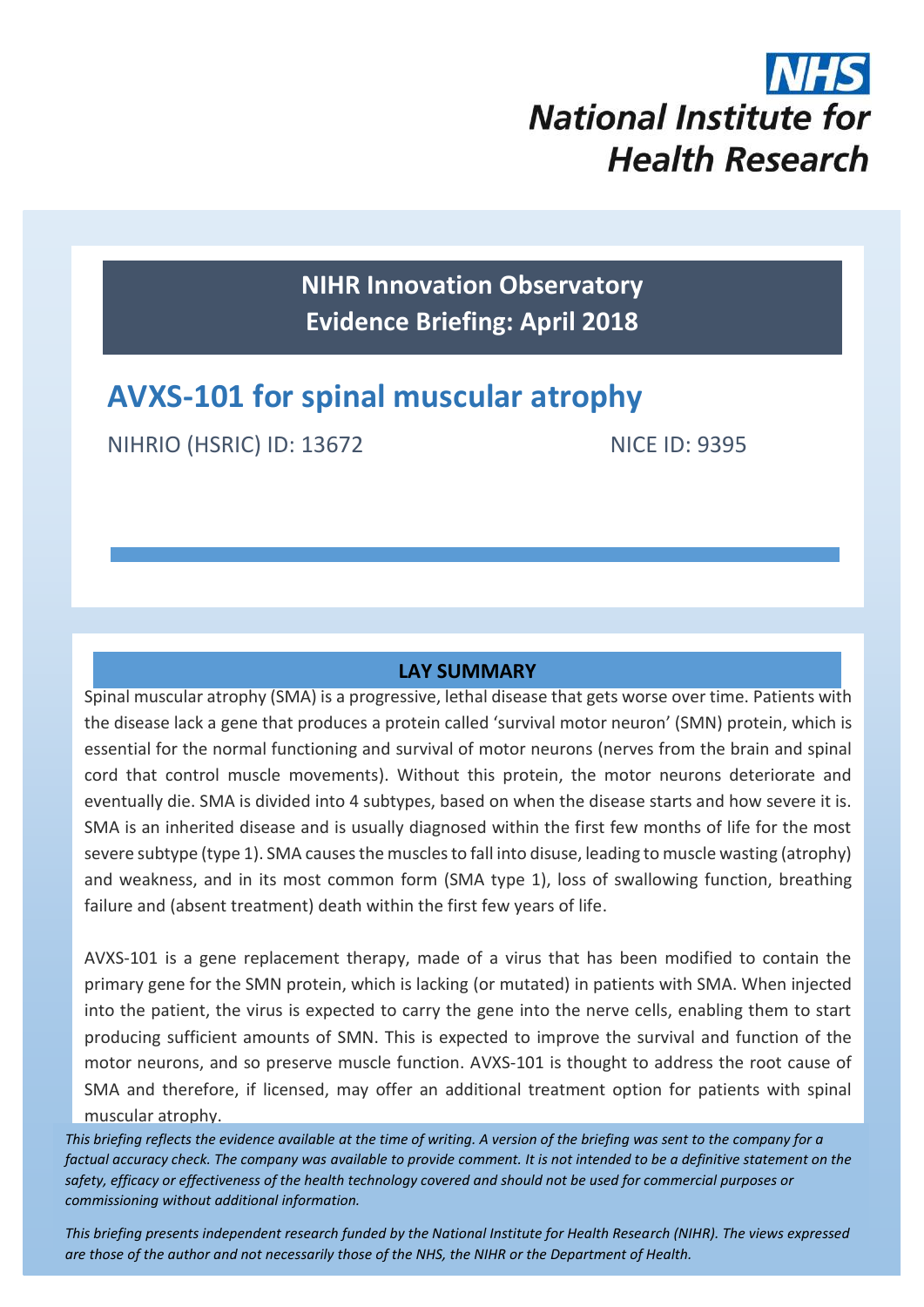#### **TARGET GROUP**

Spinal muscular atrophy (type 1)

#### **TECHNOLOGY**

#### <span id="page-1-1"></span><span id="page-1-0"></span>**DESCRIPTION**

AVXS-101 (onasemnogene abeparvovec) is a gene replacement therapy medicinal product that introduces recombinant DNA into a patient's own cells to address the genetic defect and modulate protein production and cellular function. AVXS-101 utilizes a non-replicating adeno-associated virus subtype 9 (AAV9), capsid to deliver a functional copy of a human survival motor neuron (SMN) gene to the patient's own cells without modifying the existing DNA of the patient. SMN is a critical protein for normal motor neuron signalling and function and enables rapid onset of effect. The AAV9 capsid crosses the blood-brain barrier, thus allowing for intravenous (IV) administration. A cytomegalovirus enhanced chicken beta-actin hybrid promoter is a constitutive promoter that has been observed to increase transgene expression from AAV vectors compared to other promoters.<sup>1,2</sup>

<span id="page-1-2"></span>In the phase III clinical trial (STR1VE; NCT03306277), AVXS-101 is administered one-time as IV infusion at a therapeutic dose<sup>3</sup>. Another phase III clinical trial (STRIVE-EU; NCT03461289) includes a screening period, a gene replacement therapy period, and a follow-up period. During the screening period (days -30 to -2), patients will complete screening procedures to determine eligibility for trial enrolment. Patients who meet the entry criteria will enter the in-patient gene replacement therapy period (day - 1 to day 3). On day -1, patients will be admitted to the hospital for pre-treatment baseline procedures. On day 1, patients will receive a one-time 30-60-minute IV infusion of AVXS-101, and will undergo inpatient safety monitoring over the next 48 hours. Patients may be discharged 48 hours after the infusion, based on Investigator judgment. During the outpatient follow-up period (days 4 to end of trial at 18 months of age), patients will return at regularly scheduled intervals for efficacy and safety assessments until the end of trial when the patient reaches 18 months of age.<sup>4</sup>

AVXS-101 does not currently have Marketing Authorisation in the EU for any indication.

AVXS-101 is being developed for all types of SMA.

### <span id="page-1-3"></span>**INNOVATION and/or ADVANTAGES**

Promising positive phase I trial results demonstrate that AVXS-101 is a breakthrough product for the treatment of SMA. Early intervention before significant loss of motor neuron function is expected to enable the patient to develop stronger musculature that may be observed as (1) an increase in motor function resulting in the ability to achieve developmental milestones, (2) the ability to breath without support, (3) the ability to swallow (4) the ability to achieve functional independence and (4) significantly improved event-free survival.<sup>5</sup>

It is believed that gene replacement therapy is a well-suited approach for the treatment of spinal muscle atrophy (SMA) due to the monogenic nature of the disease, meaning it is caused by the deletion of, or mutations in, a single gene. AVXS-101 is designed to prevent further muscle degeneration caused by SMA through the delivery of a fully functional human SMN gene into target motor neuron cells, the production of sufficient levels of SMN protein required to improve motor neuron function, and the rapid onset of effect in addition to sustained SMN protein expression[.](#page-1-0)<sup>2</sup>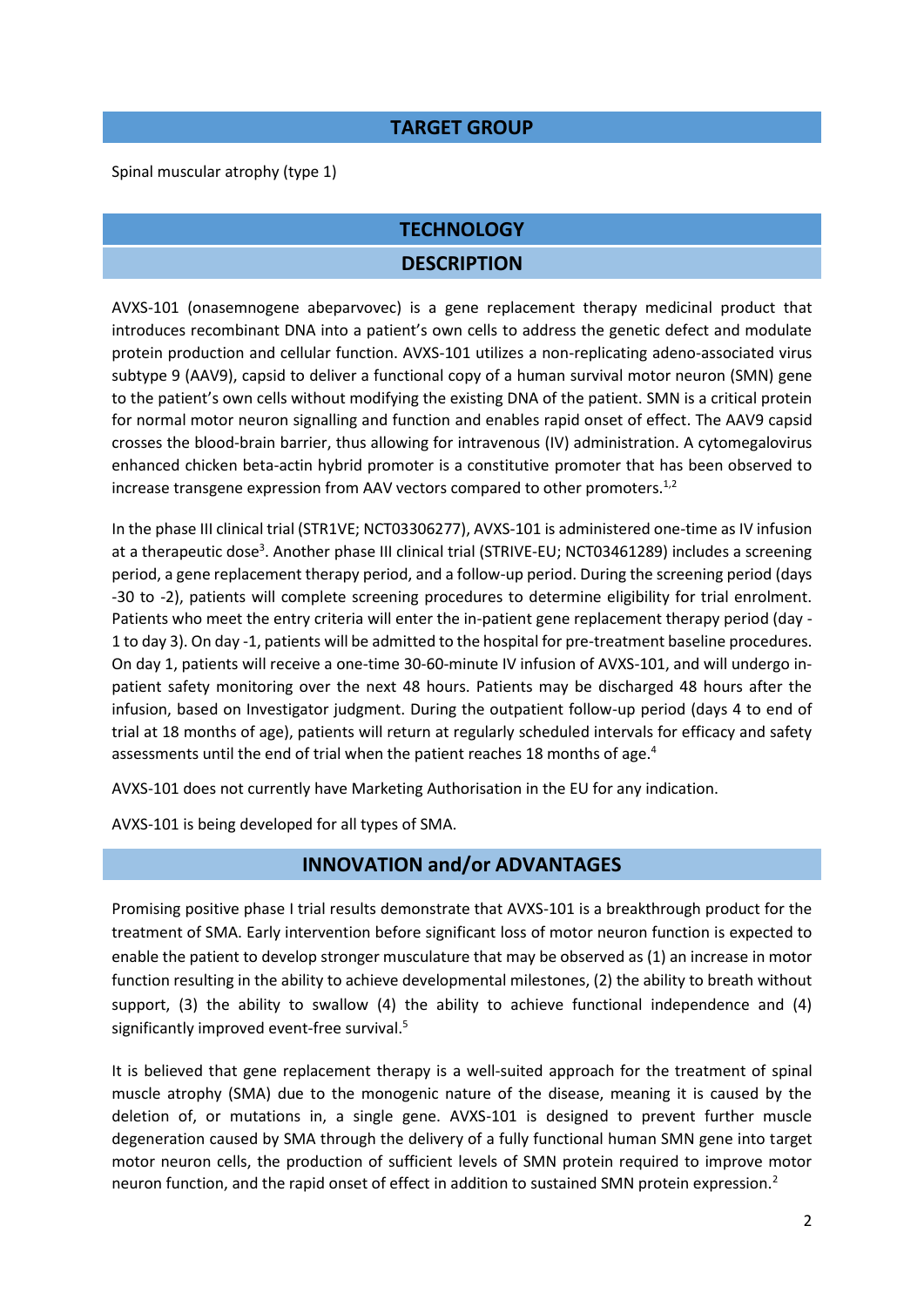AVXS-101 is believed to address the root cause of SMA, and if licenced will offer an additional treatment option for people with SMA.

#### <span id="page-2-0"></span>**DEVELOPER**

AveXis, Inc.

#### **REGULATORY INFORMATION/ MARKETING PLANS**

AVXS-101 is a designated orphan drug in the EU/USA for spinal muscular atrophy.<sup>6,7</sup>

AVXS-101 was granted PRIME status for spinal muscular atrophy type 1 by the EMA in January 2017.<sup>8</sup>

AVXS-101 was designated Breakthrough Therapy for spinal muscular atrophy type 1 by the FDA in July  $2016.<sup>9</sup>$ 

### **PATIENT GROUP**

#### <span id="page-2-1"></span>**BACKGROUND**

SMA is a genetic condition that causes muscle weakening and problems with movement. It is a serious condition that worsens over time.<sup>10</sup> This neuromuscular disease is caused by a genetic defect in the SMN1 gene, leading to the loss of motor neurons (nerves from the brain and spinal cord that control muscle movements) and resulting in progressive muscle weakness and paralysis. SMA is an inherited disease. In most cases, a child can only be born with SMA if both parents have a faulty gene that causes the condition.<sup>[2,](#page-1-1)[6](#page-2-0)</sup>

SMA is divided into sub-categories – SMA types 1, 2, 3, and 4 – based on disease onset and severity, which generally correlate to SMN protein levels.<sup>[2,](#page-1-1)[6](#page-2-0)</sup> SMA type 1 develops in babies less than six months old and is the most severe type (severe progressive muscle weakness and atrophy resulting in functional limitations, swallowing dysfunction, ventilatory dysfunction and failure, premature death in most in most cases by 2 years of age); type 2 describes children who develop symptoms in late infancy and sit but never walk independently; type 3 describes children who are able, at least temporarily, to walk, with symptoms typically developing after 18 months of age; type 4 affects adults and usually causes less severe problems.<sup>[10](#page-2-1)</sup> Typical symptoms of SMA include weak arms and legs, movement problems, twitching or shaking muscles, bone and joint problems, problems swallowing and breathing difficulties.<sup>[10,1](#page-2-1)1</sup>

#### <span id="page-2-2"></span>**CLINICAL NEED and BURDEN OF DISEASE**

SMA affects an estimated 1 in 6,000 to 1 in 10,000 births worldwide.<sup>12</sup> In 2015, SMA affected less than 0.4 in 10,000 people in the European Union (EU). This was equivalent to a total of fewer than 21,000 people[.](#page-2-0)<sup>6</sup> The Genetic Alliance UK reported round 900 children with SMA in the UK.<sup>13</sup> It is estimated that in England, approximately 89 are born with SMA per year (based on 2015 statistics), and it was estimated that in 2012, 50 people were living with SMA Type 1, 625 were living with SMA Type 2, and 1,750 were living with SMA Type 3.[12](#page-2-2) 

It is estimated that 1 in 40 people in the UK is a carrier of the genetic mutation that causes SMA. When two carriers have a child, there is a 25% risk that the child will have SMA.<sup>14</sup>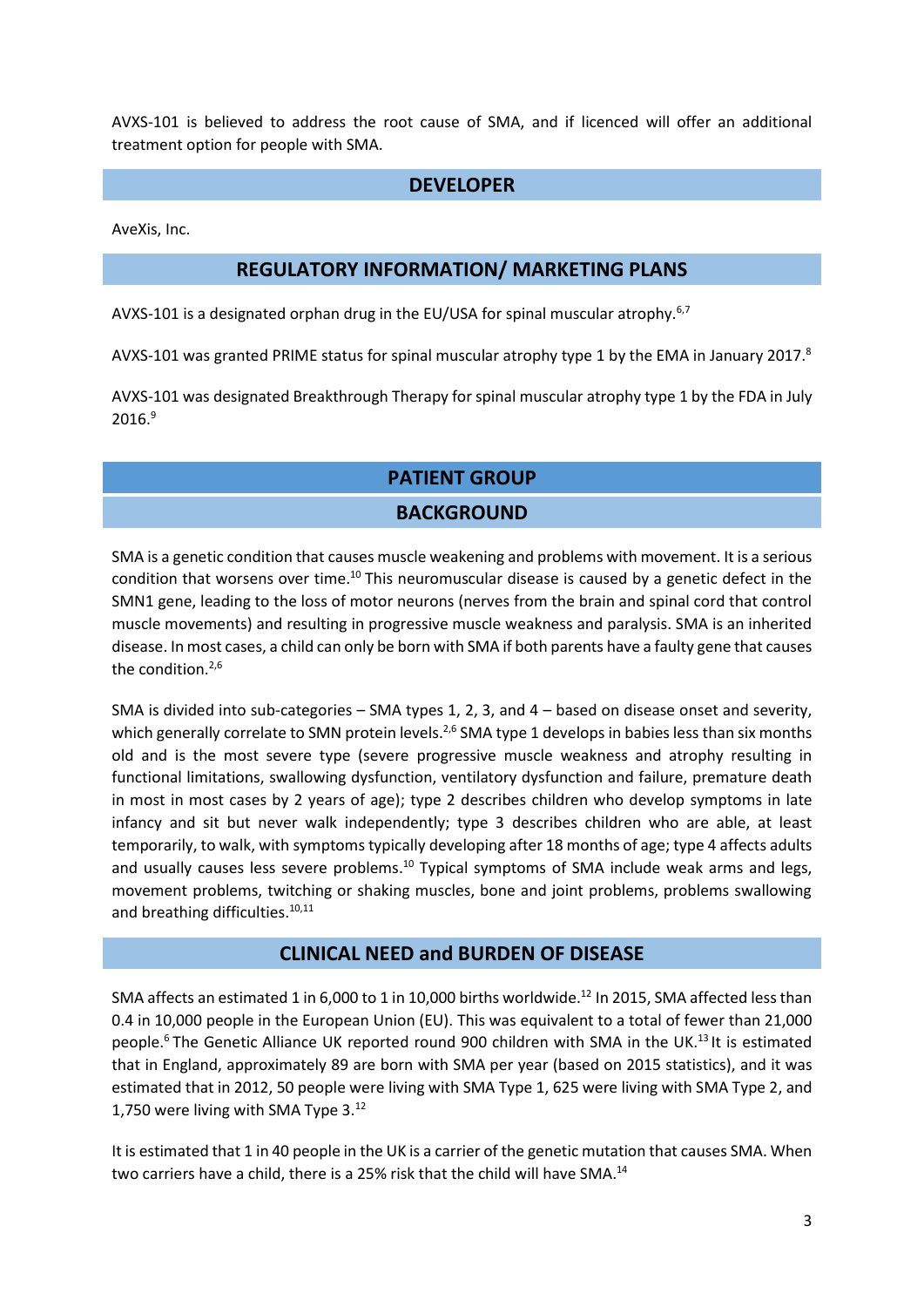In the UK in 2016-17, there were 4,758 finished consultant episodes (FCE) for spinal muscular atrophy and related symptoms (ICD 10 G12), resulting in 3,036 hospital admissions and 29,610 FCE bed days.<sup>15</sup>

#### **PATIENT PATHWAY**

#### **RELEVANT GUIDANCE**

#### **NICE GUIDANCE**

- NICE technology appraisal in development. Nusinersen for treating spinal muscular atrophy (TA10281). Expected November 2018.
- NICE guideline. Motor neurone disease: assessment and management (NG42). February 2016.
- NICE quality standard. Motor neurone disease (QS126). July 2016.
- NICE interventional procedures guidance. Intramuscular diaphragm stimulation for ventilatordependent chronic respiratory failure caused by motor neurone disease (IPG593). September 2017.

#### **NHS ENGLAND and POLICY GUIDANCE**

- NHS England. Urgent Clinical Commissioning Policy Statement: Nusinersen for genetically confirmed Spinal Muscular Atrophy (SMA) type 1 for eligible patients under the Expanded Access Programme (EAP). 170038P. March 2018.
- NHS England. Service Specification: Neuropathology. 16074/S.
- NHS England. 2013/14 NHS Standard Contract for Neurosciences: Specialised Neurology (Adult). D04/S/a
- NHS England. 2013/14 Standard Contract for Diagnostic Service for Rare Neuromuscular Disorders (All ages). D04/S(HSS)/a

#### <span id="page-3-0"></span>**OTHER GUIDANCE**

- Technical standards and guidelines for spinal muscular atrophy testing  $(2011)^{16}$
- Standards of care for spinal muscular atrophy  $(2008)^{17}$
- Consensus statement for standard of care in spinal muscular atrophy  $(2007)^{18}$

#### <span id="page-3-1"></span>**CURRENT TREATMENT OPTIONS**

In the UK, SMA is currently managed through multidisciplinary supportive care. Treatment usually follows guidelines from the International Standards of Care Committee for Spinal Muscular Atrophy.[17](#page-3-0) Supportive care strategies aim to minimise the impact of disability, address complications and improve quality of life. These may involve respiratory, gastroenterology, and orthopaedic care, as well as nutritional support, physiotherapy, assistive technologies, occupational therapy and social care.<sup>19</sup>

Nusinersen (Spinraza) has a marketing authorisation in the UK for the treatment of SMA.<sup>[19](#page-3-1)</sup> It is, however, not routinely commissioned by the NHS (as of Jan 2018) and only available to select NHS patients through an expanded access programme.<sup>20</sup>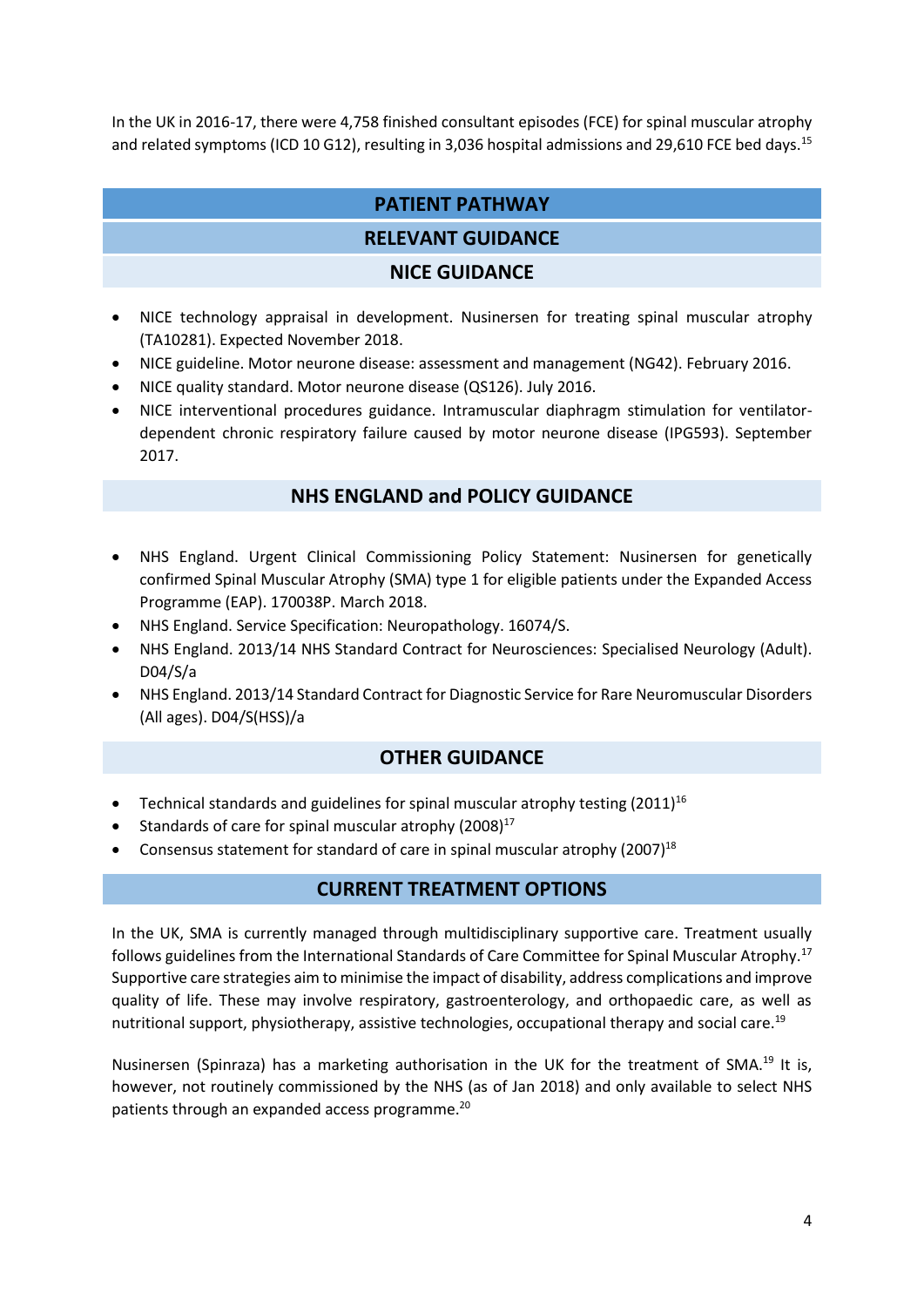| <b>EFFICACY and SAFETY</b>        |                                                                                                                                                                                                                                              |  |
|-----------------------------------|----------------------------------------------------------------------------------------------------------------------------------------------------------------------------------------------------------------------------------------------|--|
| <b>Trial</b>                      | STR1VE; AVXS-101-CL-303, NCT03306277; patients < 6 months of age; single-<br>dose gene replacement therapy; phase III                                                                                                                        |  |
| <b>Sponsor</b>                    | AveXis, Inc.                                                                                                                                                                                                                                 |  |
| <b>Status</b>                     | Recruiting                                                                                                                                                                                                                                   |  |
| Source of<br><b>Information</b>   | Trial registry <sup>3</sup>                                                                                                                                                                                                                  |  |
| Location                          | <b>USA</b>                                                                                                                                                                                                                                   |  |
| <b>Design</b>                     | Single-group assignment, open-label, single-arm                                                                                                                                                                                              |  |
| <b>Participants</b>               | N=15 (up to 20 planned); up to 180 days; SMA type 1 based on gene mutation<br>analysis with bi-allelic SMN1 mutations and 1 or 2 copies of SMN2; swallowing<br>evaluation test performed prior to administration of gene replacement therapy |  |
| <b>Schedule</b>                   | Patients receive one-time intravenous administration of AVXS-101 at the<br>therapeutic dose                                                                                                                                                  |  |
| Follow-up                         | Not reported                                                                                                                                                                                                                                 |  |
| Primary<br><b>Outcomes</b>        | Achievement of independent sitting [Time Frame: 18 months of age visit]<br>$\bullet$<br>Event-free survival [Time Frame: 14 months of age visit]<br>$\bullet$                                                                                |  |
| <b>Secondary</b>                  | Ability to thrive [Time Frame: Through 18 months of age]<br>$\bullet$                                                                                                                                                                        |  |
| <b>Outcomes</b>                   | Ventilatory support independence [Time Frame: Through 18 months of age]<br>$\bullet$                                                                                                                                                         |  |
| <b>Key Results</b>                |                                                                                                                                                                                                                                              |  |
| <b>Adverse effects</b><br>(AEs)   | $\overline{a}$                                                                                                                                                                                                                               |  |
| <b>Expected</b><br>reporting date | Estimated study completion date reported as March 2020.                                                                                                                                                                                      |  |

| <b>Trial</b>                    | STRIVE-EU; AVXS-101-CL-302, NCT03461289; patients < 6 months of age; single-<br>dose gene replacement therapy; phase III                                                                                                                                                                                                                                                                                                                                                                                                                                                                                                                                                                                                                                                                                                                                                                                                                    |  |
|---------------------------------|---------------------------------------------------------------------------------------------------------------------------------------------------------------------------------------------------------------------------------------------------------------------------------------------------------------------------------------------------------------------------------------------------------------------------------------------------------------------------------------------------------------------------------------------------------------------------------------------------------------------------------------------------------------------------------------------------------------------------------------------------------------------------------------------------------------------------------------------------------------------------------------------------------------------------------------------|--|
| <b>Sponsor</b>                  | AveXis, Inc.                                                                                                                                                                                                                                                                                                                                                                                                                                                                                                                                                                                                                                                                                                                                                                                                                                                                                                                                |  |
| <b>Status</b>                   | Not yet recruiting                                                                                                                                                                                                                                                                                                                                                                                                                                                                                                                                                                                                                                                                                                                                                                                                                                                                                                                          |  |
| Source of<br><b>Information</b> | Trial registry <sup>4</sup>                                                                                                                                                                                                                                                                                                                                                                                                                                                                                                                                                                                                                                                                                                                                                                                                                                                                                                                 |  |
| Location                        | 8 EU countries (incl. UK)                                                                                                                                                                                                                                                                                                                                                                                                                                                                                                                                                                                                                                                                                                                                                                                                                                                                                                                   |  |
| <b>Design</b>                   | Single-group assignment, open-label, single-arm                                                                                                                                                                                                                                                                                                                                                                                                                                                                                                                                                                                                                                                                                                                                                                                                                                                                                             |  |
| <b>Participants</b>             | N=30 (planned); up to 180 days; SMA type 1 based on gene mutation analysis<br>with bi-allelic SMN1 mutations and 1 or 2 copies of SMN2; swallowing<br>evaluation test performed prior to administration of gene replacement therapy                                                                                                                                                                                                                                                                                                                                                                                                                                                                                                                                                                                                                                                                                                         |  |
| <b>Schedule</b>                 | The trial includes a screening period, a gene replacement therapy period, and a<br>follow-up period. During the screening period (days -30 to -2), patients whose<br>parent(s)/legal guardian(s) provide informed consent will complete screening<br>procedures to determine eligibility for trial enrollment. Patients who meet the<br>entry criteria will enter the in-patient gene replacement therapy period (day -1<br>to day 3). On day -1, patients will be admitted to the hospital for pre-treatment<br>baseline procedures. On day 1, patients will receive a one-time IV infusion of<br>AVXS-101, and will undergo in-patient safety monitoring over the next 48 hours.<br>Patients may be discharged 48 hours after the infusion, based on Investigator<br>judgment. During the outpatient follow-up period (days 4 to end of trial at 18<br>months of age), patients will return at regularly scheduled intervals for efficacy |  |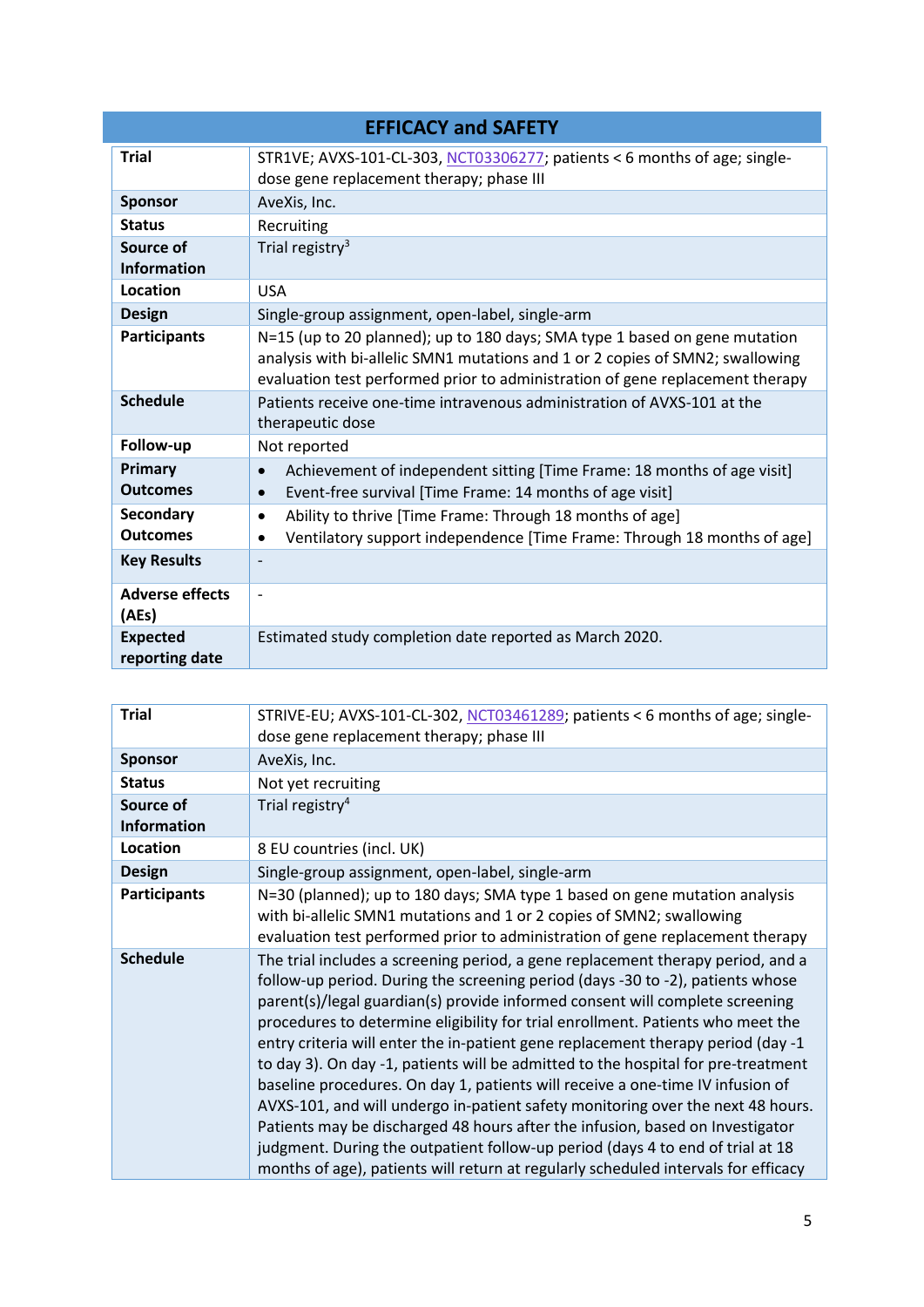|                                   | and safety assessments until the end of trial when the patient reaches 18<br>months of age. After the end of trial visit, eligible patients will be asked to<br>rollover into the long-term follow up trial.          |  |
|-----------------------------------|-----------------------------------------------------------------------------------------------------------------------------------------------------------------------------------------------------------------------|--|
| Follow-up                         | All post-treatment visits will be relative to the date on which gene replacement<br>therapy is administered, except for the 14 and 18 months of age visits, which<br>will be relative to the patient's date of birth. |  |
| <b>Primary</b><br><b>Outcomes</b> | Sitting without support [Time Frame: Through 18 months of age]                                                                                                                                                        |  |
| Secondary<br><b>Outcomes</b>      | Survival [Time Frame: Through 14 months of age]                                                                                                                                                                       |  |
| <b>Key Results</b>                | ۰                                                                                                                                                                                                                     |  |
| <b>Adverse effects</b><br>(AEs)   | $\overline{\phantom{a}}$                                                                                                                                                                                              |  |
| <b>Expected</b><br>reporting date | Estimated study completion date reported as November 2020.                                                                                                                                                            |  |

| <b>Trial</b>                        | START, NCT03421977; patients from AVXS-101-CL-101 study for continuous                                                                                                                                                                                                                                                                                                                                                                                                                                                                                                                                                                                                                                                                                                                                                                                                                                                                                                                                                                                                                                                           |  |
|-------------------------------------|----------------------------------------------------------------------------------------------------------------------------------------------------------------------------------------------------------------------------------------------------------------------------------------------------------------------------------------------------------------------------------------------------------------------------------------------------------------------------------------------------------------------------------------------------------------------------------------------------------------------------------------------------------------------------------------------------------------------------------------------------------------------------------------------------------------------------------------------------------------------------------------------------------------------------------------------------------------------------------------------------------------------------------------------------------------------------------------------------------------------------------|--|
|                                     | safety monitoring for up to 15 years; single-dose gene replacement therapy;                                                                                                                                                                                                                                                                                                                                                                                                                                                                                                                                                                                                                                                                                                                                                                                                                                                                                                                                                                                                                                                      |  |
|                                     | long-term, safety follow up study                                                                                                                                                                                                                                                                                                                                                                                                                                                                                                                                                                                                                                                                                                                                                                                                                                                                                                                                                                                                                                                                                                |  |
| <b>Sponsor</b>                      | AveXis, Inc.                                                                                                                                                                                                                                                                                                                                                                                                                                                                                                                                                                                                                                                                                                                                                                                                                                                                                                                                                                                                                                                                                                                     |  |
| <b>Status</b>                       | Enrolling by invitation                                                                                                                                                                                                                                                                                                                                                                                                                                                                                                                                                                                                                                                                                                                                                                                                                                                                                                                                                                                                                                                                                                          |  |
| Source of<br><b>Information</b>     | Trial registry <sup>21</sup>                                                                                                                                                                                                                                                                                                                                                                                                                                                                                                                                                                                                                                                                                                                                                                                                                                                                                                                                                                                                                                                                                                     |  |
| Location                            | <b>USA</b>                                                                                                                                                                                                                                                                                                                                                                                                                                                                                                                                                                                                                                                                                                                                                                                                                                                                                                                                                                                                                                                                                                                       |  |
| <b>Design</b>                       | Long-term, safety follow up study                                                                                                                                                                                                                                                                                                                                                                                                                                                                                                                                                                                                                                                                                                                                                                                                                                                                                                                                                                                                                                                                                                |  |
| <b>Participants</b>                 | N=15 (planned); Patients who received AVXS-101 in the AVXS-101-CL-101 gene<br>replacement therapy clinical trial for SMA Type 1                                                                                                                                                                                                                                                                                                                                                                                                                                                                                                                                                                                                                                                                                                                                                                                                                                                                                                                                                                                                  |  |
| <b>Schedule</b>                     | This is a long term, safety follow up study of patients in the AVXS-101-CL-101<br>gene replacement therapy clinical trial for SMA Type 1 delivering AVXS 101.<br>Patients will roll over from the parent study into this long-term study for<br>continuous safety monitoring for up to 15 years. The last visit of the parent<br>study or early discontinuation from the parent study may serve as the visit at<br>which the informed consent form process is conducted for the AVXS 101 LT-001<br>long term follow-up safety study. Patients will return annually for follow up<br>study visits for five years, and then will be contacted via phone annually for ten<br>years. Additionally, patient record transfers from their local physician and/or<br>neurologist will be requested in conjunction with the annual study visits and<br>phone contacts for review by the investigator.<br>If the patient is unable to return to the original investigative site, the sponsor<br>will arrange with the patients' local established physician to serve as an<br>additional investigator to conduct the required assessments. |  |
| Follow-up                           |                                                                                                                                                                                                                                                                                                                                                                                                                                                                                                                                                                                                                                                                                                                                                                                                                                                                                                                                                                                                                                                                                                                                  |  |
| <b>Primary</b><br><b>Outcomes</b>   | Long-Term Safety [Time Frame: 15 years]                                                                                                                                                                                                                                                                                                                                                                                                                                                                                                                                                                                                                                                                                                                                                                                                                                                                                                                                                                                                                                                                                          |  |
| <b>Secondary</b><br><b>Outcomes</b> | Not reported                                                                                                                                                                                                                                                                                                                                                                                                                                                                                                                                                                                                                                                                                                                                                                                                                                                                                                                                                                                                                                                                                                                     |  |
| <b>Key Results</b>                  | $\overline{a}$                                                                                                                                                                                                                                                                                                                                                                                                                                                                                                                                                                                                                                                                                                                                                                                                                                                                                                                                                                                                                                                                                                                   |  |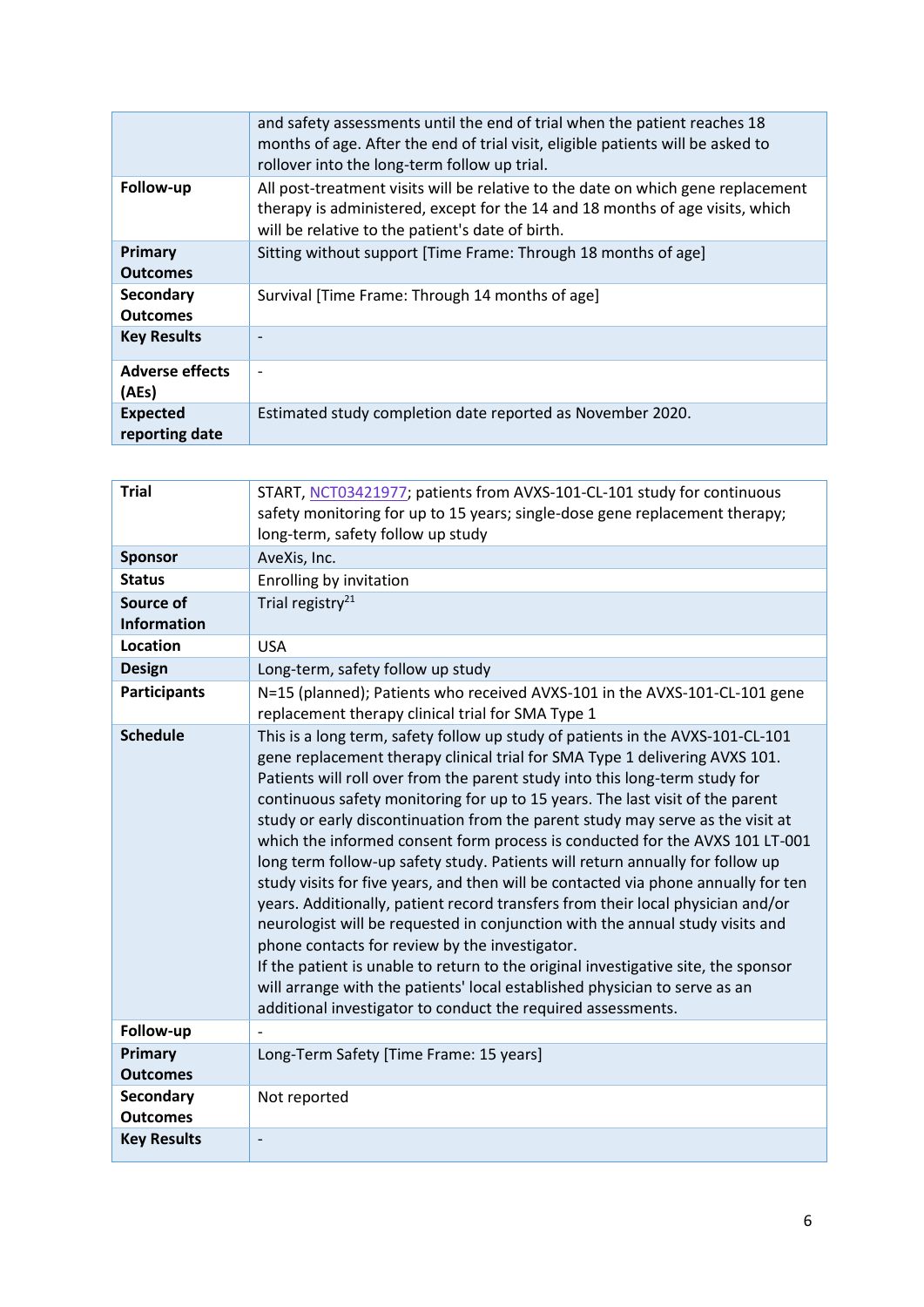| <b>Adverse effects</b><br>(AEs) | $\overline{\phantom{0}}$                                   |
|---------------------------------|------------------------------------------------------------|
| Expected<br>reporting date      | Estimated study completion date reported as December 2033. |

## **ESTIMATED COST and IMPACT**

## **COST**

The cost of AVXS-101 is not yet known.

question identified

| <b>IMPACT - SPECULATIVE</b>                                   |                                                |  |  |  |  |
|---------------------------------------------------------------|------------------------------------------------|--|--|--|--|
|                                                               | <b>IMPACT ON PATIENTS AND CARERS</b>           |  |  |  |  |
| $\boxtimes$ Reduced mortality/increased length of<br>survival | $\boxtimes$ Reduced symptoms or disability     |  |  |  |  |
| Other                                                         | No impact identified                           |  |  |  |  |
| <b>IMPACT ON HEALTH and SOCIAL CARE SERVICES</b>              |                                                |  |  |  |  |
| Increased use of existing services                            | $\boxtimes$ Decreased use of existing services |  |  |  |  |
| Re-organisation of existing services                          | Need for new services                          |  |  |  |  |
| Other                                                         | None identified                                |  |  |  |  |
| <b>IMPACT ON COSTS and OTHER RESOURCE USE</b>                 |                                                |  |  |  |  |
| Increased drug treatment costs                                | $\boxtimes$ Reduced drug treatment costs       |  |  |  |  |
| Other increase in costs                                       | Other reduction in costs<br>$\boxtimes$        |  |  |  |  |
| Other                                                         | None identified                                |  |  |  |  |
| <b>OTHER ISSUES</b>                                           |                                                |  |  |  |  |
| Clinical uncertainty or other research                        | None identified<br>$\boxtimes$                 |  |  |  |  |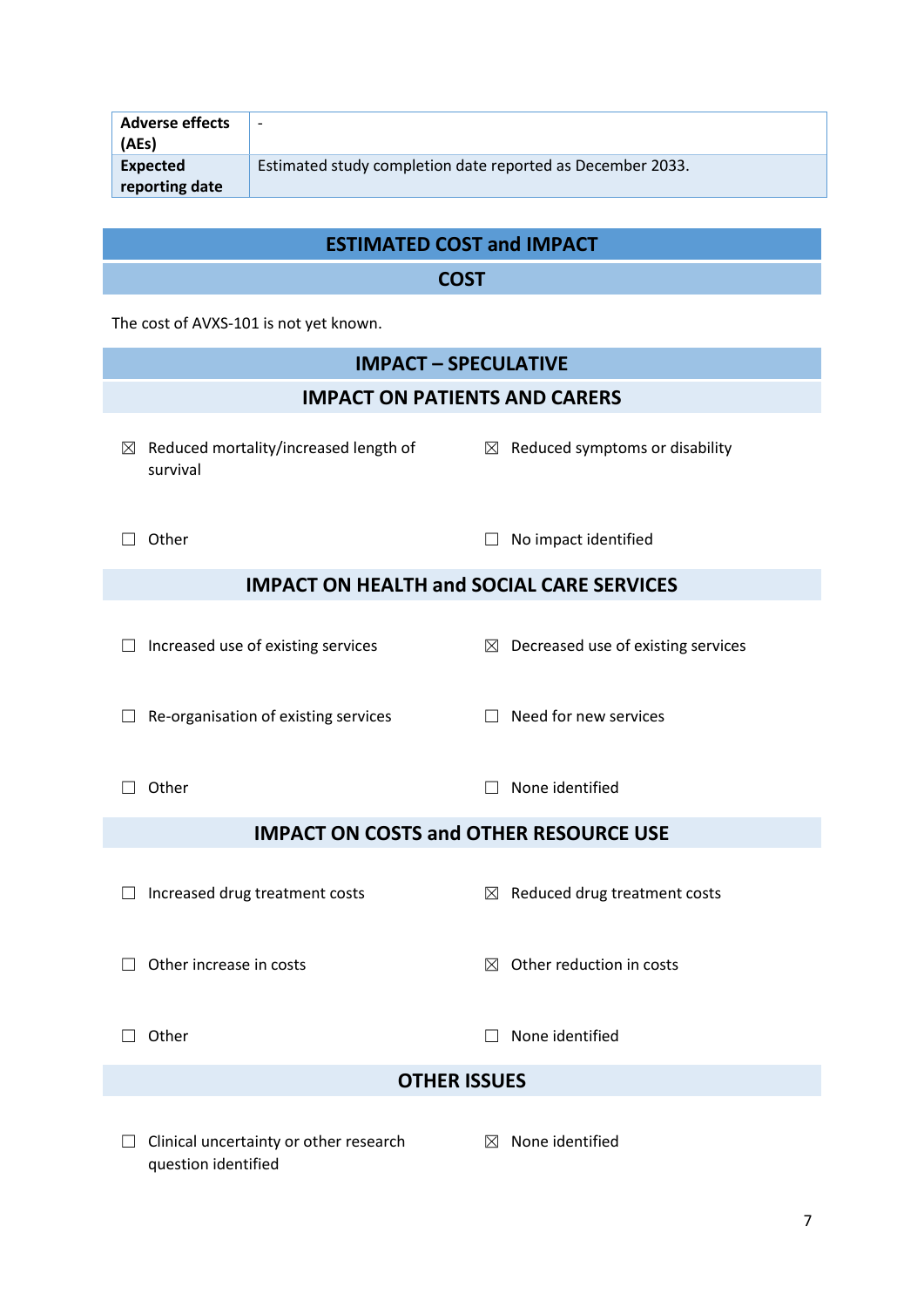#### **REFERENCES**

1 Avexis. *2016 Annual Report to Stockholder*. Available from: <http://investors.avexis.com/phoenix.zhtml?c=254285&p=irol-reportsAnnual> [Accessed 28 March 2018]

<sup>2</sup> Avexis. *The only SMA gene therapy in human trials.* Available from: [https://avexis.com/research-and](https://avexis.com/research-and-development)[development](https://avexis.com/research-and-development) [Accessed 28 March 2018]

<sup>3</sup> ClinicalTrials.gov. *Gene Replacement Therapy Clinical Trial for Patients With Spinal Muscular Atrophy Type 1 (STR1VE)*. Available from: <https://clinicaltrials.gov/ct2/show/NCT03306277> [Accessed 28 March 2018] Last updated 28 February 2018

<sup>4</sup> ClinicalTrials.gov. *Single-Dose Gene Replacement Therapy Clinical Trial for Patients With Spinal Muscular Atrophy Type 1 (STRIVE-EU)*. Available from: <https://clinicaltrials.gov/ct2/show/NCT03461289> [Accessed 28 March 2018] Last updated 19 March 2018

<sup>5</sup> Mendell JR, Al-Zaidy S, Shell R, Arnold WD, Rodino-Klapac LR, Prior TW,et al. *Single-Dose Gene-Replacement Therapy for Spinal Muscular Atrophy.* N Engl J Med 2017;377:1713-1722

<sup>6</sup> European Medicines Agency. *Public summary of opinion on orphan designation* - *Adeno-associated viral vector serotype 9 containing the human SMN gene for the treatment of spinal muscular atrophy*. Available from: [http://www.ema.europa.eu/docs/en\\_GB/document\\_library/Orphan\\_designation/2015/07/WC500190630.pdf](http://www.ema.europa.eu/docs/en_GB/document_library/Orphan_designation/2015/07/WC500190630.pdf) [Accessed 28 March 2018]

7 Spinal muscular Atrophy.info. *AveXis Receives Orphan Drug Status from the US Food and Drug Administration (FDA) for chariSMA for the Treatment of Spinal Muscular Atrophy*.

<sup>8</sup> Avexis. *[AveXis Gene Therapy AVXS-101 Granted Access into EMA PRIME Program for Spinal Muscular Atrophy](http://www.spinalmuscularatrophy.info/2014/10/avexis-receives-orphan-drug-status-from.html#!/2014/10/avexis-receives-orphan-drug-status-from.html)  Type 1.* [Available from: http://investors.avexis.com/phoenix.zhtml?c=](http://www.spinalmuscularatrophy.info/2014/10/avexis-receives-orphan-drug-status-from.html#!/2014/10/avexis-receives-orphan-drug-status-from.html)254285&p=irol-newsArticle&ID=2240880 [Accessed 28 March 2018]

<sup>9</sup> Avexis. *AveXis Receiv[es U.S. FDA Breakthrough Therapy Designation for AVXS-101 Gene Replacement Therapy](http://investors.avexis.com/phoenix.zhtml?c=254285&p=irol-newsArticle&ID=2240880%20)  for Spinal Muscular Atrophy Type 1*. Available from: http://investors.avexis.com/phoenix.zhtml?c=254285&p=irol-newsArticle&ID=2186665 [Accessed 28 March

#### 2018]

10 NHS choices. *Spinal muscular atrophy*. Available from: [https://www.nhs.uk/conditions/spinal-muscular](https://www.nhs.uk/conditions/spinal-muscular-atrophy-sma/)[atrophy-sma/ \[](https://www.nhs.uk/conditions/spinal-muscular-atrophy-sma/)Accessed 28 March 2018]

<sup>11</sup> Kolb SJ, Kissel JT. *Spinal muscular atrophy: a timely review.* Arch Neurol. 2011; 68(8):979-84

<sup>12</sup> Spinal Muscular Atrophy Support UK. *Population statistics & meeting NICE's HST criteria – our view.* Available from: <http://www.smasupportuk.org.uk/population-statistics-and-meeting-nices-hst-criteria-our-view> [Accessed 28 March 2018]

<sup>13</sup> National Institute for Health and Care Excellence. Nusinersen for treating spinal muscular atrophy - Single Technology Appraisal (STA) [Internet]. NICE 2018 [cited 14 March 2018]. Available from: <https://www.nice.org.uk/guidance/gid-ta10281/documents/scope-consultation-comments-and-responses>

<sup>14</sup> TreatSMA. *How many people have SMA?* Available from: <https://www.treatsma.uk/sma/prevalence/> [Accessed 28 March 2018]

<sup>15</sup> NHS Digital, Hospital Episode Statistics for England. *Admitted Patient Care statistics, 2016-17*. Available from: [https://digital.nhs.uk/catalogue/PUB30098 \[](https://digital.nhs.uk/catalogue/PUB30098)Accessed 28 March 2018]

<sup>16</sup> Prior TW, Nagan N, Sugarman EA et al. Technical standards and guidelines for spinal muscular atrophy testing. *Genetics in Medicine* 2011 (13):7. Available from: https://doi.org/10.1097/GIM.0b013e318220d523

<sup>17</sup> Treat-NMD. *Standards of care for spinal muscular atrophy (2008)*. Available from: [http://www.smasupportuk.org.uk/files/files/General%20Information%20and%20Support/sma\\_soc\\_brochure\\_](http://www.smasupportuk.org.uk/files/files/General%20Information%20and%20Support/sma_soc_brochure_en.pdf) [en.pdf \[](http://www.smasupportuk.org.uk/files/files/General%20Information%20and%20Support/sma_soc_brochure_en.pdf)Accessed 28 March 2018]

<sup>18</sup> Wang CH, Finkel RS, Bertini ES et al. Consensus statement for standard of care in spinal muscular atrophy. Journal of Child Neurology 2017 (22):8, 1027-1049. Available from: <http://journals.sagepub.com/doi/pdf/10.1177/0883073807305788>[Accessed 28 March 2018]

<sup>19</sup> NICE. *Single Technology Appraisal – Nusinersen for treating spinal muscular atrophy, final scope*. Available from[: https://www.nice.org.uk/guidance/gid-ta10281/documents/final-scope](https://www.nice.org.uk/guidance/gid-ta10281/documents/final-scope) [Accessed 28 March 2018]

<sup>20</sup> Specialist Pharmacy Service. *Nusinersen*. Available from: <https://www.sps.nhs.uk/medicines/nusinersen/> [Accessed 28 March 2018]